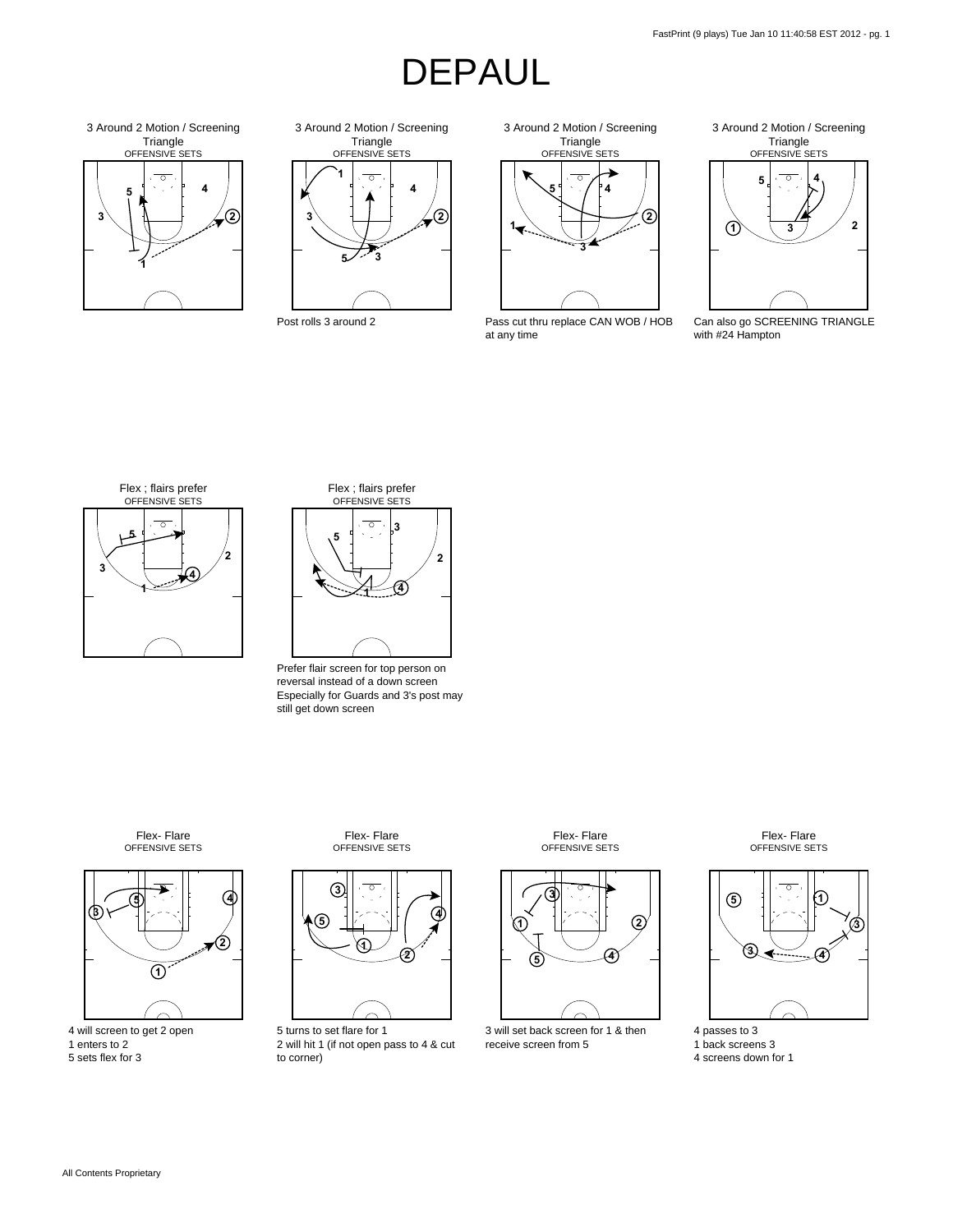OFFENSIVE SETS Hand-off Double



dribble hand-offs to 3

OFFENSIVE SETS Hand-off Double



& 4 sets a double for 2 on weak side



Both sides work in screening pairs 2 man game Up Down Screens for pick n pops



Post can also WOB HOB Constant movement PTG replaces ballside entry Balance Floor and many screens for what you give up



Post can also Upscreen/ ptg guard wing thru



 guard can down screen pop her partner and #24 posts up!!

OFFENSIVE SETS Pinch Post



enters to 4

- cuts back door
- spaces high





OFFENSIVE SETS Pinch Post



If 1 does not receive ball pitches it to 3

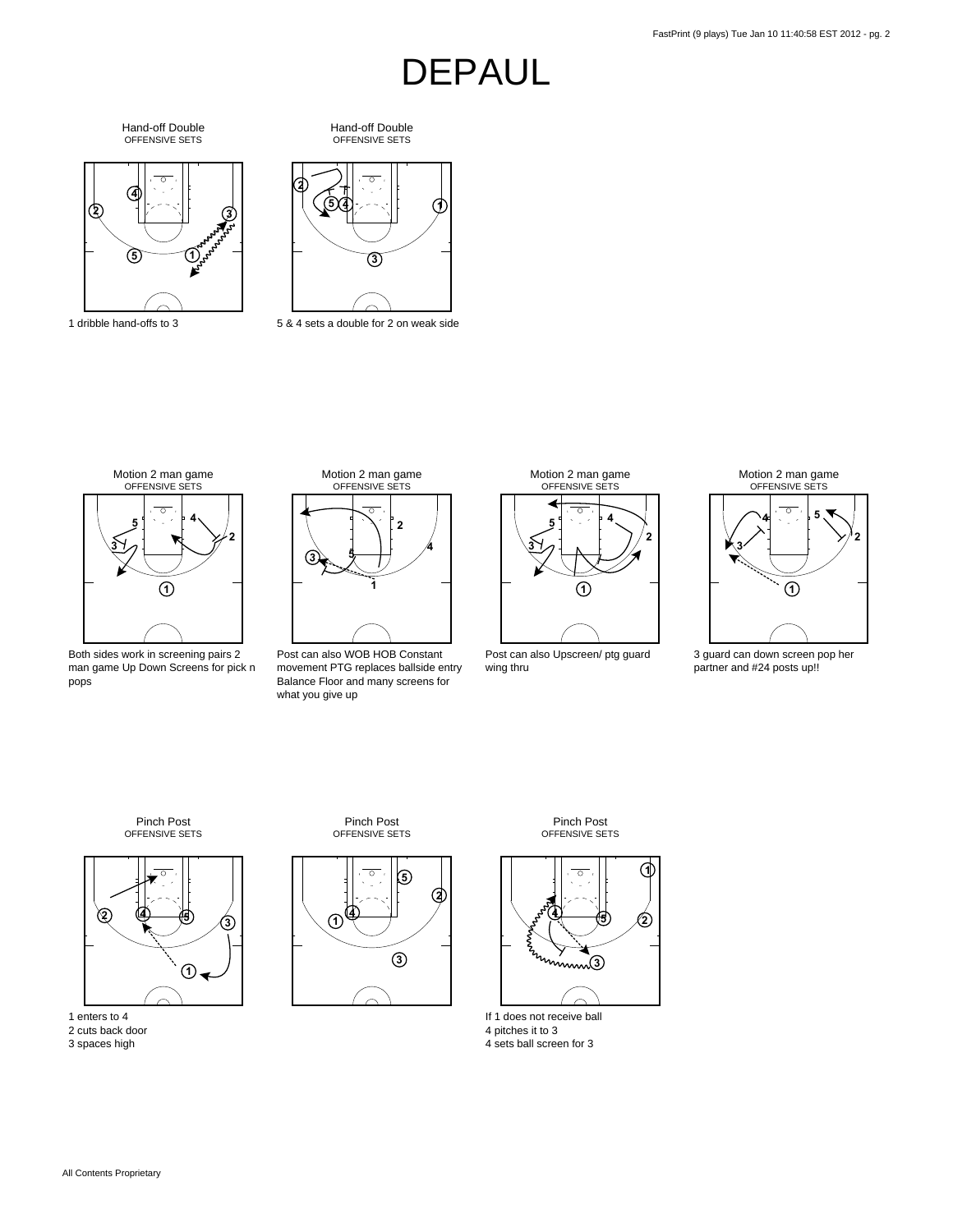

Ptg passes to a wing goes middle of lane; out opposite



Opposite Wing fills middle top key

Transition / Motion OFFENSIVE SETS  $\overline{\circ}$ **5 4 3 2 1** ξ

PTG can also double screen away for wing



PTG can also get the double screen from wing/post



PTG can also get the single screen from post

OFFENSIVE SETS UCLA - Ball Screen



4 screen to get 3 open 5 pops to set back screen for 1

OFFENSIVE SETS UCLA - Ball Screen



5 sets ball screen for 3 1 sets flex screen for 4

OFFENSIVE SETS UCLA - Ball Screen



5 sets pin down for 1 3 hits 1